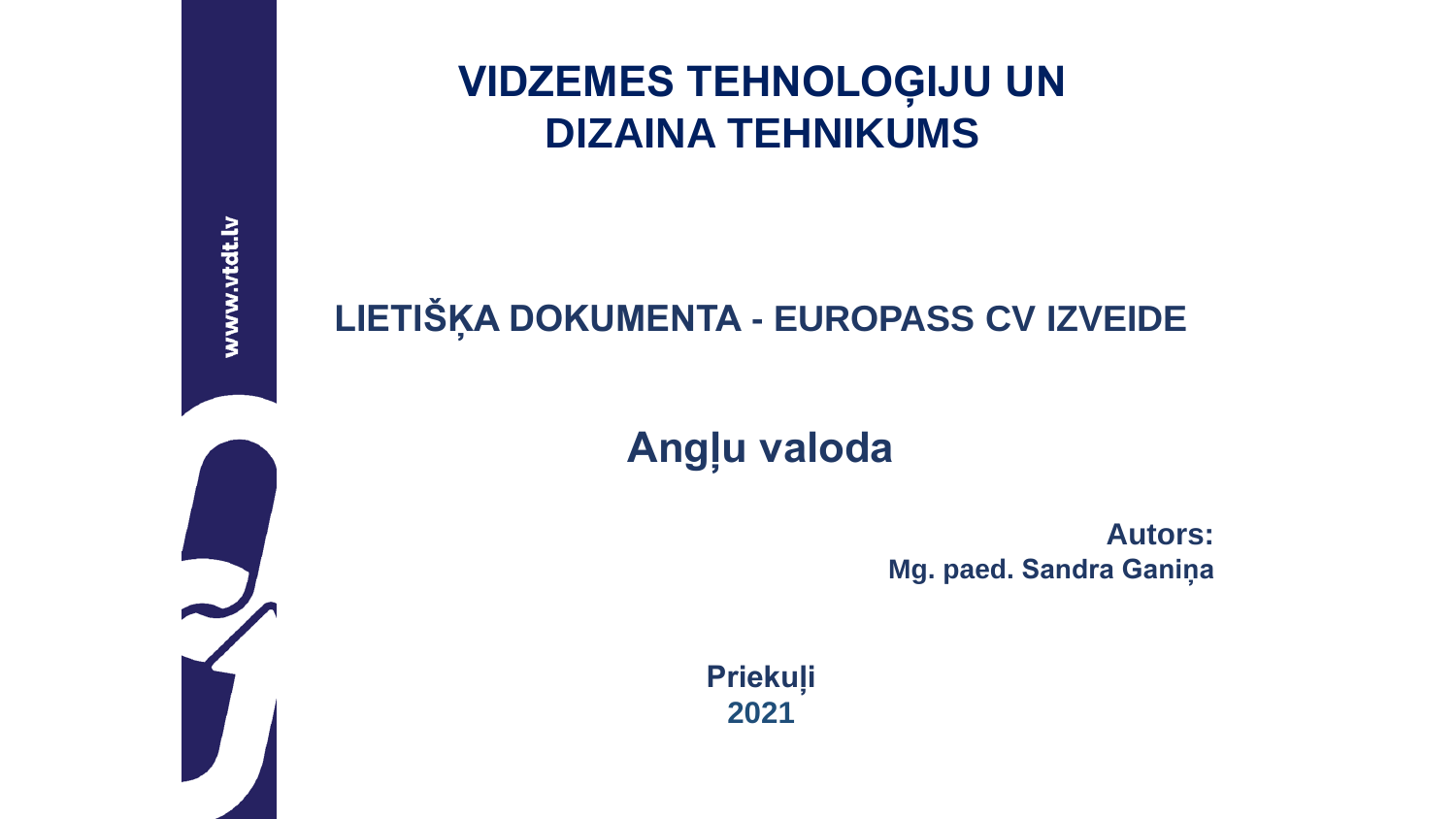Lietišķa dokumenta Curriculum Vitae (CV) izveide atbilstoši profesijas vajadzībām.

1.Iepazīstas ar interneta vietnes My Europass profile iespējām:

https://www.youtube.com/watch?v=hZNQ14gLyxc

2.Izprot un ievēro CV veidošanas prasības un secību: https://europa.eu/europass/eportfolio/screen/cveditor?lang=en

3.Izveido savu CV tiešsaistes vietnē un iesūta skolotājai kā MSWord dokumentu

:https://europa.eu/europass/eportfolio/screen/cveditor?lang=en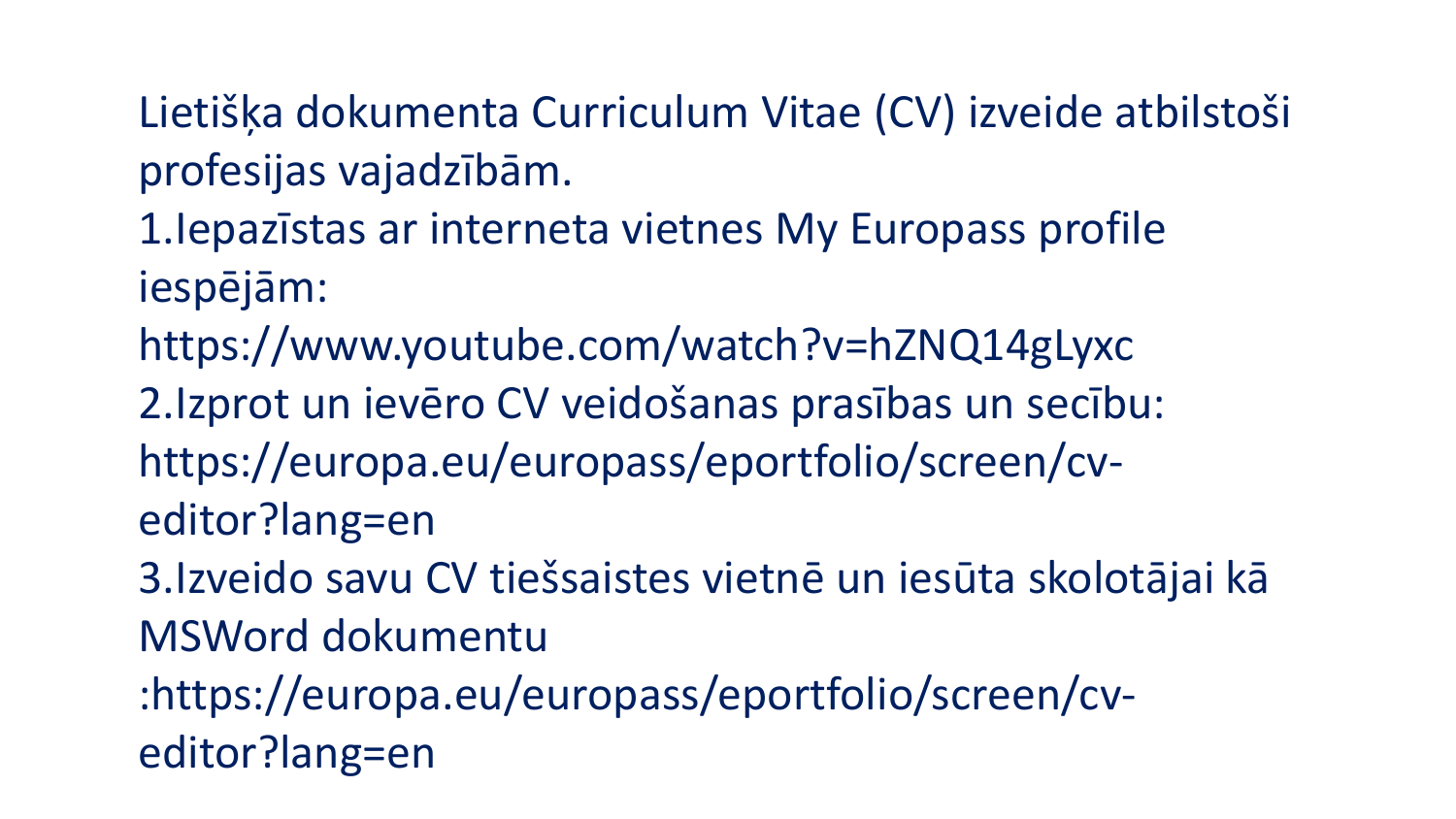### **TASK: Creat your EUROPASS CV**

### https://europa.eu/europass/eportfolio/screen/cveditor?lang=en

1. Study Aigars Ziediņš CV sample in the attachment

2. Creat your CV online. <https://europa.eu/europass/eportfolio/screen/cv-editor?lang=en>

3.CV consists of sections.

**!!! 4.CREAT YOUR CV, SAVE IT AS A MSWORD DOCUMENT ON THE DESKTOP AND THEN SEND IT TO THE TEACHER.**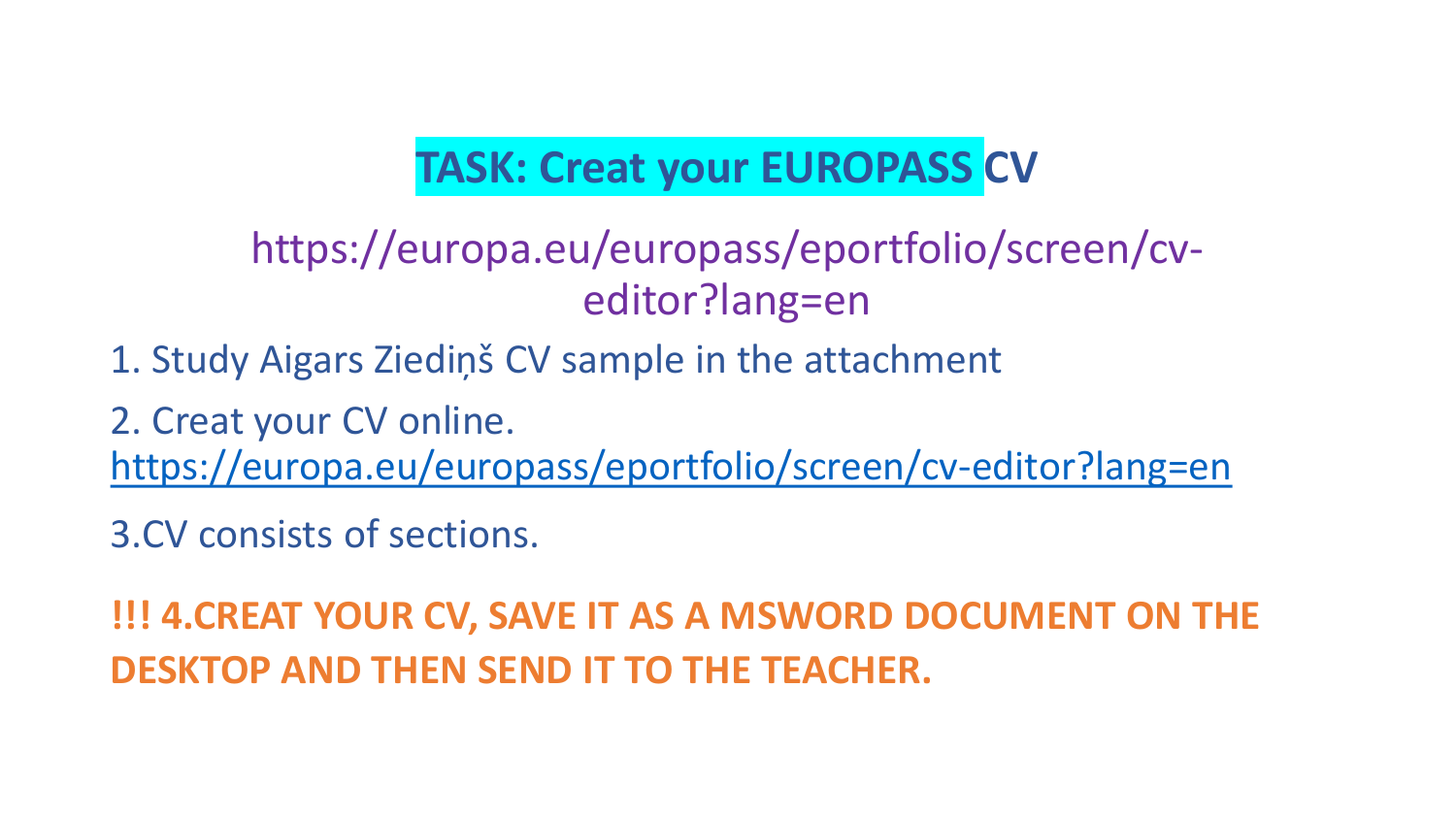## **MIND CV SECTIONS:**

**PERSONAL INFORMATION ABOUT ME WORK EXPERIENCE EDUCATION AND TRAINING LANGUAGE SKILLS DIGITAL SKILLS COMMUNICATION AND INTERPERSONAL SKILLS**

**Always save the information you have written, then**

**!!! Choose an option +Add new section** and only then **Next→**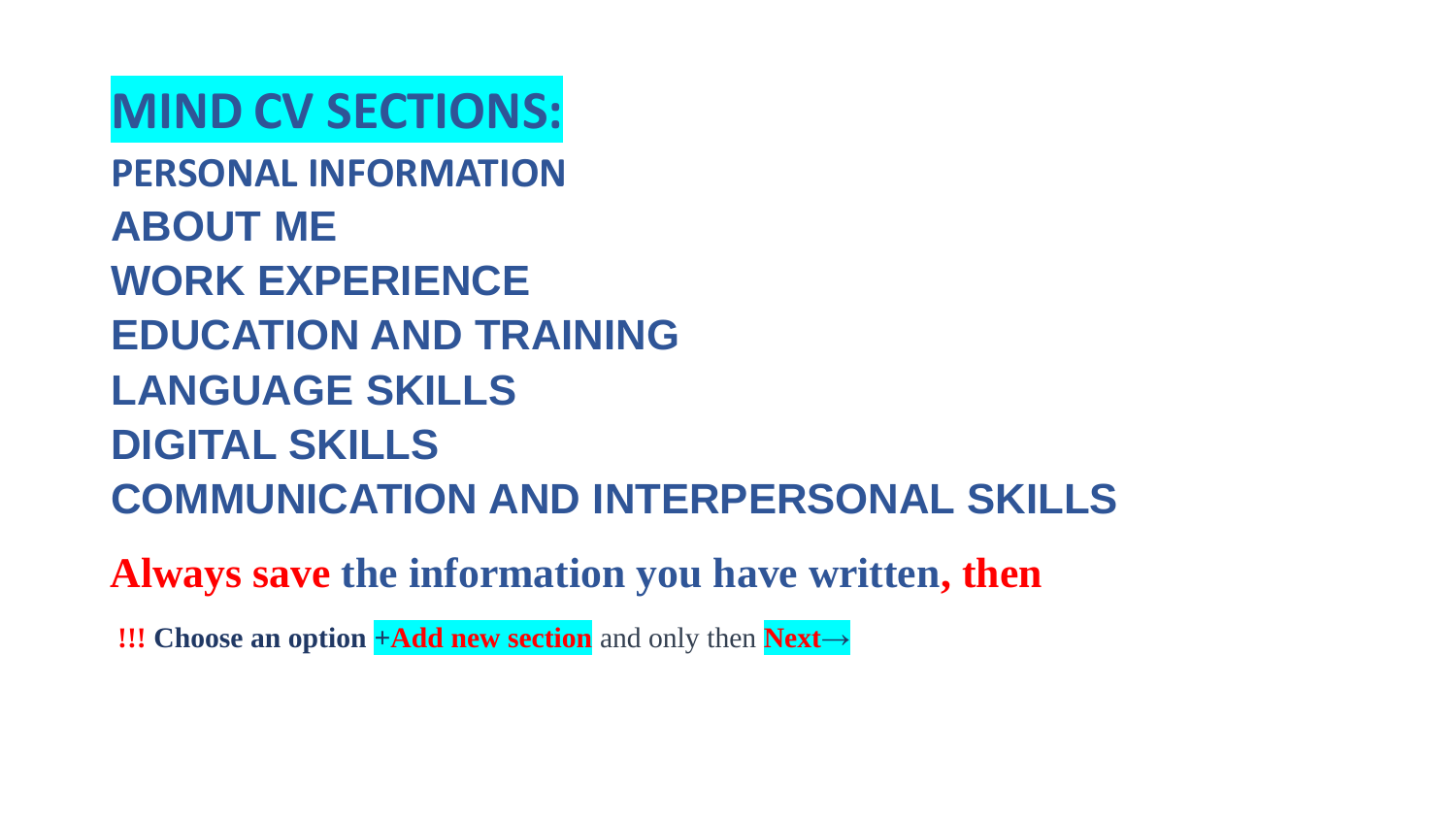# **Writing your European Curriculum Vitae - 5 top CV tips**

[Europass CV Home](https://www.europa-pages.com/jobs/europass.html) All Europass CV information © European Communities http://europass.cedefop.europa.eu

### **The five basic principles for a writing a good CV are:**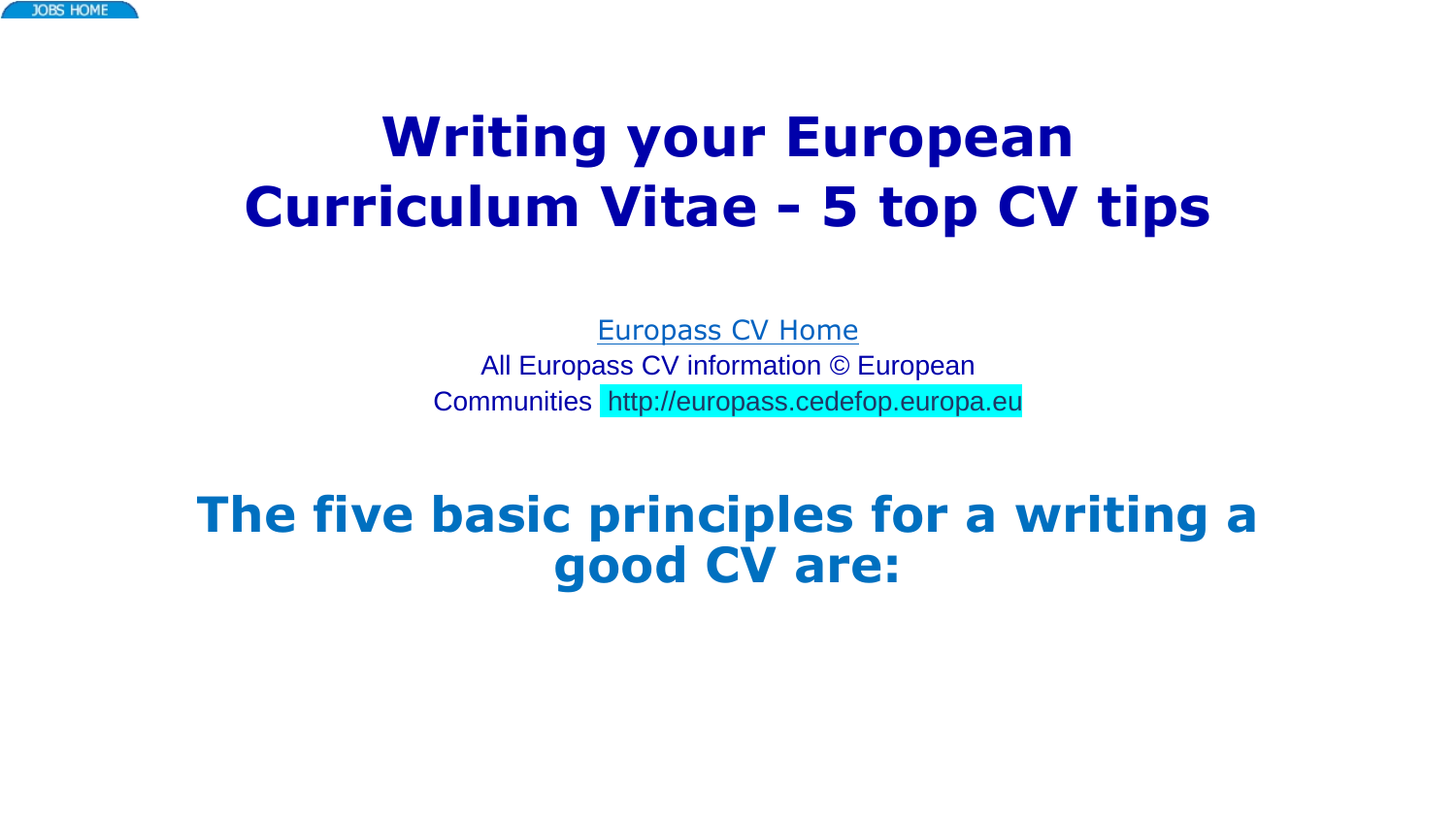# **1. Concentrate on the essentials**

- A CV must be brief: in most cases one to two pages are sufficient. In any event, do not exceed three pages.
- If your work experience is limited, describe your education and training first; highlight work placements during training
- . If language skills are important for the job you are applying for, fill in the Europass Language Passport available on this site and attach it to the CV.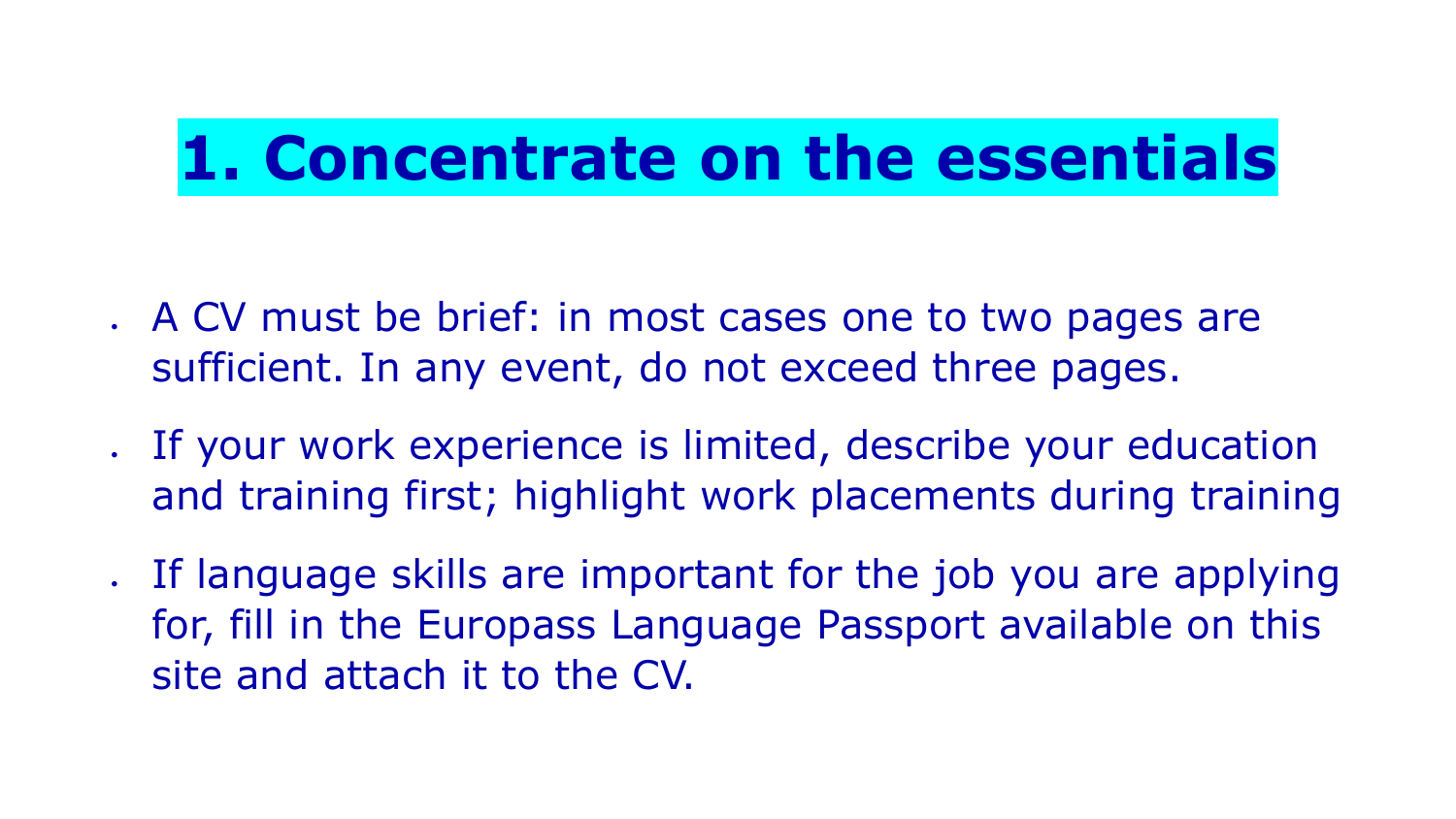**2. Be clear and concise**

- Use short sentences.
- Concentrate on the relevant aspects of your training and work experience.
- Explain any breaks in your studies or career.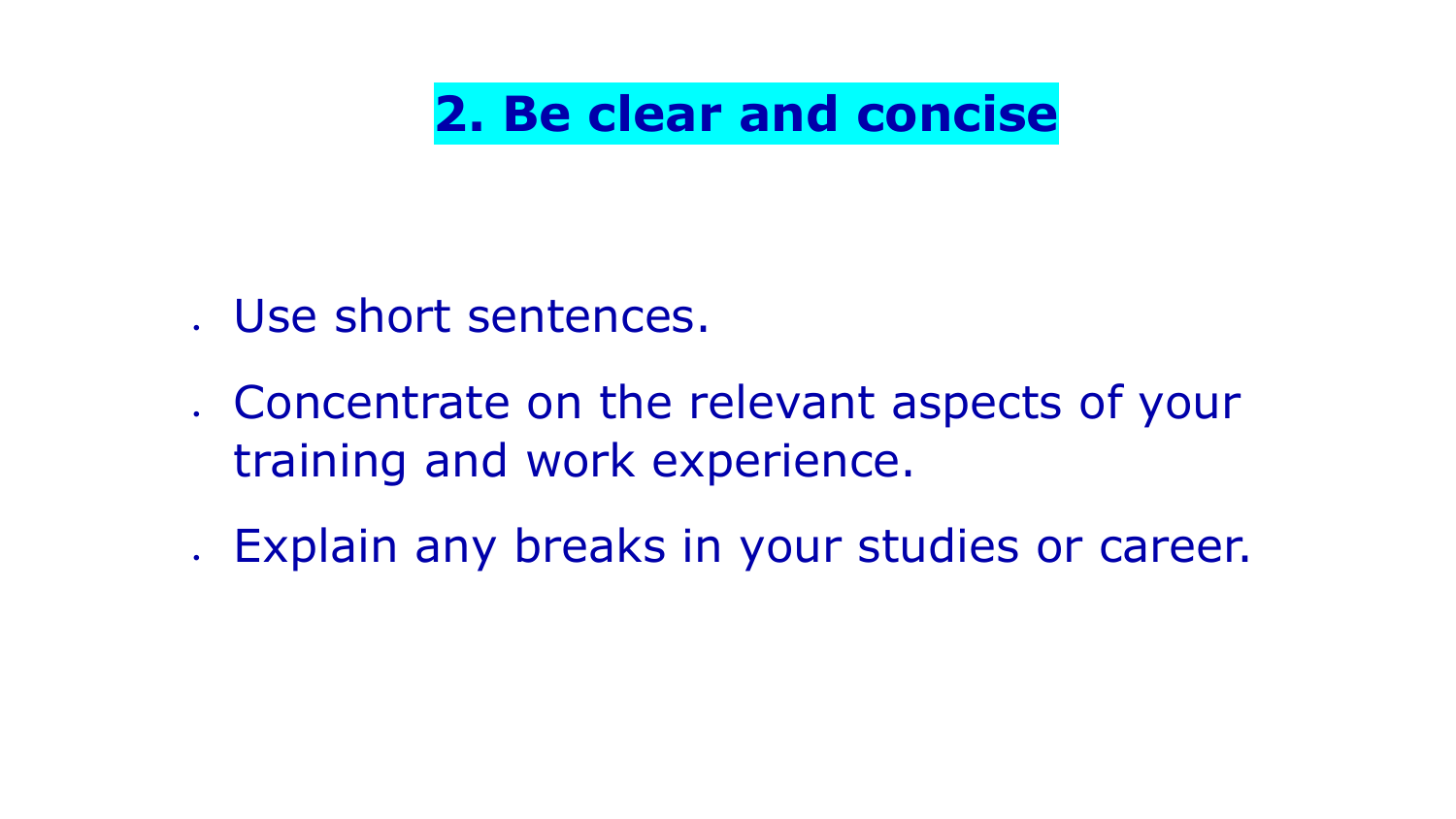## **4. Take care over the presentation of your CV**

- . Set out your skills and competences clearly and logically, so that your advantages stand out.
- Pay attention to details such as spelling and punctuation.
- . NB: Print your CV on white paper. Retain the suggested font and layout.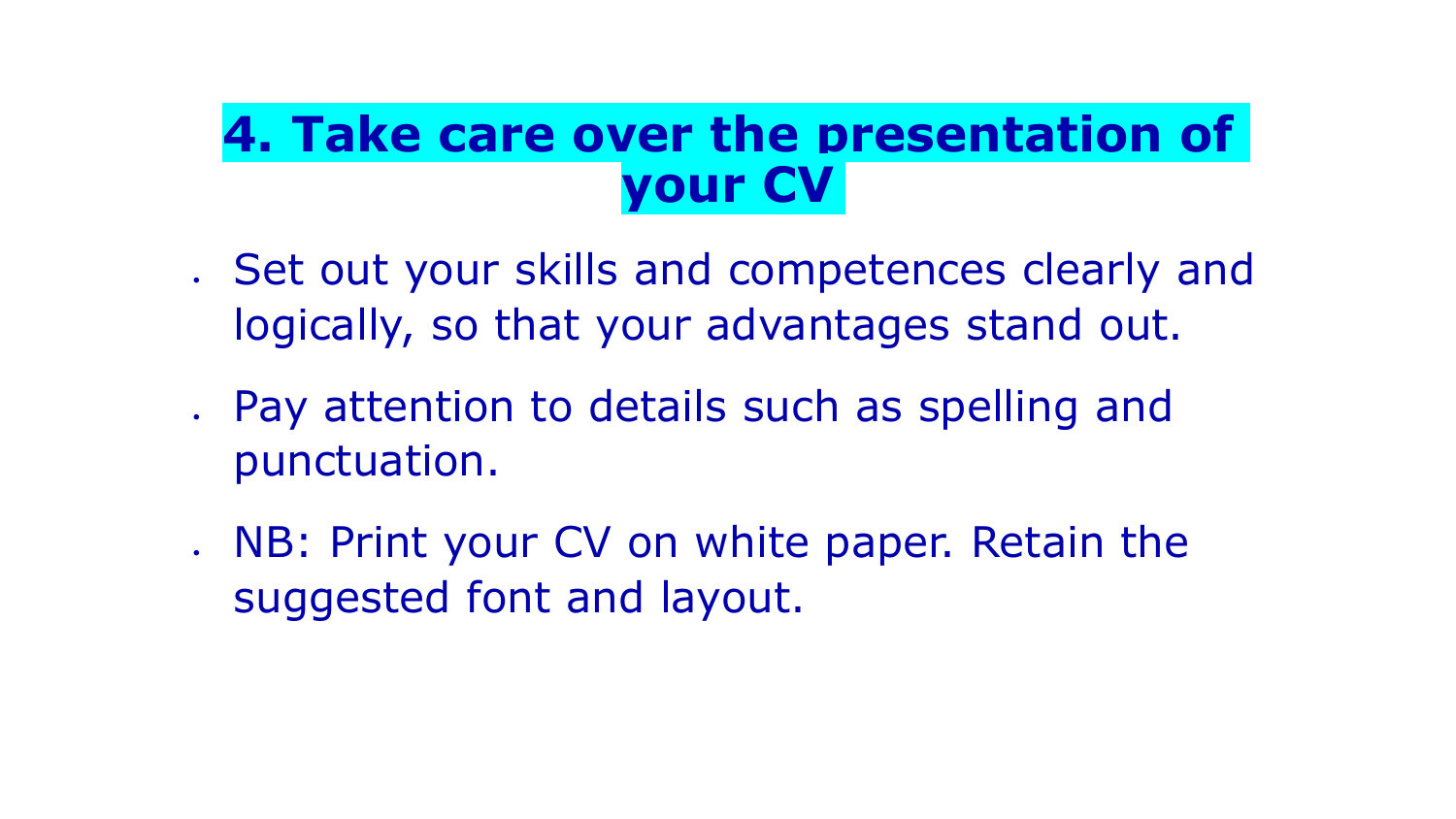## **3. Adapt your CV to suit the post you are applying for**

- Before sending your CV to an employer, check that it corresponds to the profile required.
- Do not include work experience or training which is not relevant to the application.
- . Highlight your advantages according to the specific needs of the prospective employer.
- Beware: do not artificially inflate your CV; if you do, you are likely to be found out at interview.